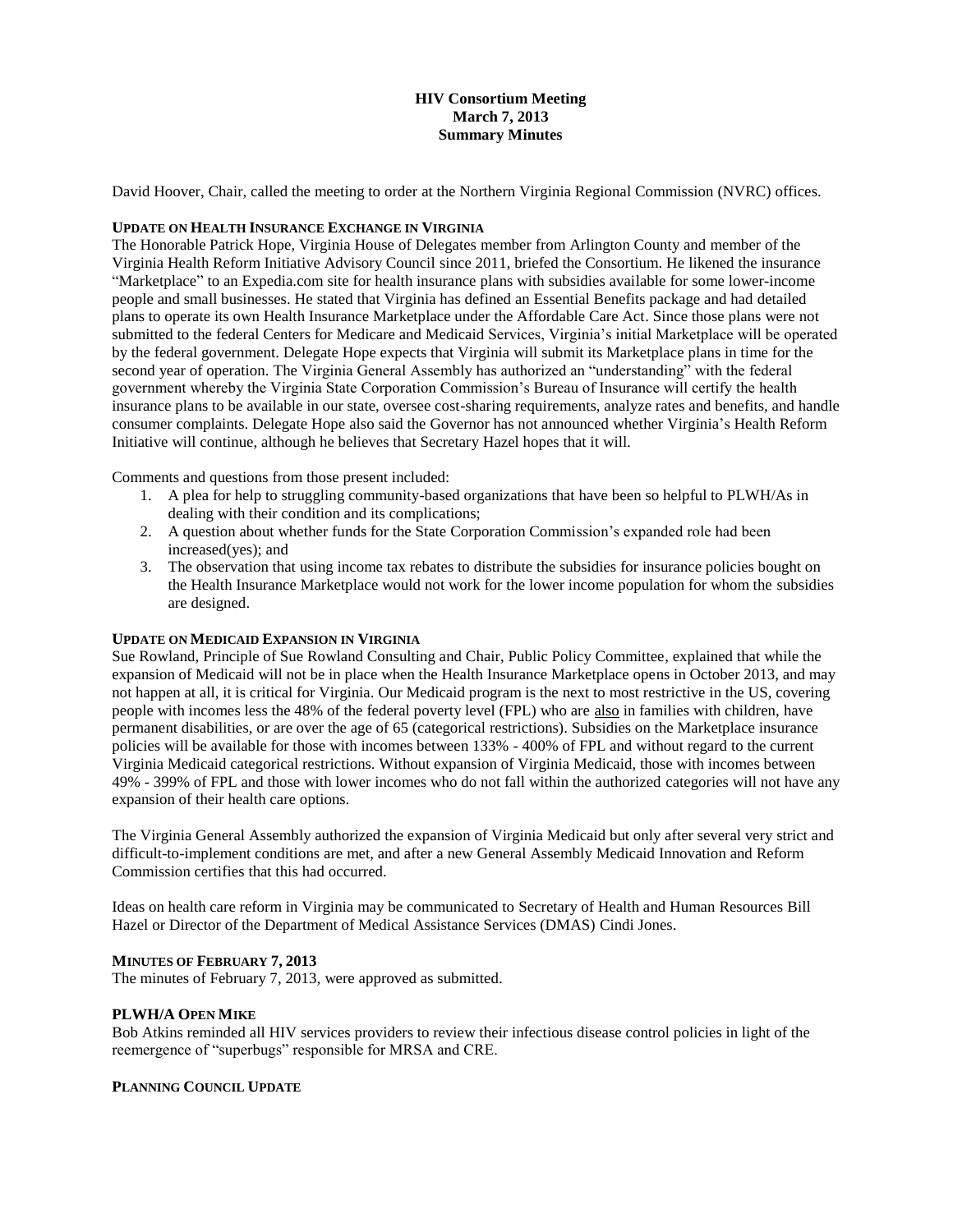HIV Consortium Minutes **Page 2** March 7, 2013

The Planning Council had an excellent presentation on healthcare reform at its February meeting. Consortium members were invited to attend the Tuesday, March 12, meeting of the Care Strategies and Needs Assessment Committees, where a client needs assessment instrument is under development.

## **VIRGINIA DEPARTMENT OF HEALTH (VDH) UPDATE**

ADAP Funding

Steve Bailey, Director, HIV Care Services, announced that DC HAHSTA has offered, and the Planning Council has approved (as necessary) the reallocation of about \$800,000 unused Part A funds to Virginia ADAP. NVRC, as Administrative/Fiscal Agent for both parties, will facilitate the transfer of these monies. He also pointed out that there were no differences in standards of care between Part A and Part B, but the covered drug formularies differ.

Reallocation of Services between Part A and Part B

NVRC has requested approval from both VDH and the Planning Council to segregate Ryan White Part A & B funds by service category. The anticipation is that all Health Insurance, Oral Health, and Emergency Financial Assistance will be funded by Part B while all other services will be funded by Part A. This will allow better tracking of the cost per service and breadth of services enjoyed by clients within the various service categories. Part A contractors for these services will receive a 1-month bridge contract to allow services to continue until April 1, the beginning of the Part B grant year.

PCIP, the Pre-existing Conditions Insurance Plan

Leonard Recupero, HIV Services Coordinator, reported on the status of PCIP which was to have been a major resource for many people currently receiving ADAP. The federal government closed enrollment in PCIP on February 15. Few people from the Northern region will thus be enrolled as the letters with PCIP application forms had just been mailed out the day before the federal announcement. 350 Virginians are enrolled; the status of the 93 pending applications from Virginia is unknown. There are over 4,100 PLWHA enrolled in ADAP with no waiting list or caps on benefits.

Sequestration

Steve Bailey stated that VDH is preparing for possible funding sequestration by increasing its inventory of ADAP medications, using unspent 2013 Part B service and administrative funds. While VDH has not received detailed instructions from HRSA, they have been notified to prepare for 5% reductions in funds. Prevention programs have not yet received funding guidance.

Part B Contracts

HRSA expects to award 30-35% of expected annual Part B funding in April. Providers/Lead Agents should plan to receive partial-year contracts. Part B providers will be required to assist clients in enrolling in insurance coverage under the Affordable Care Act whenever possible.

#### **NVRC ADMINISTRATIVE AGENT REPORT**

- Michelle Simmons announced that NVRC was receiving more flexibility under its new Intergovernmental Agreement (IGA) with the District of Columbia Dept. of Health.
- Proposed contract awards will be distributed to NVRC Commissions next week. They have 5 days to review the funding plan before NVRC can issue contracts.
- NVRC will issue a micro RFA for two staff to advise and assist any clients needing help in enrolling in an insurance plan. This need was identified in the Ryan White Priority Setting and Resource Allocation process. None of the applicants for Medical Case Management included this service in their proposals.

#### **HOUSING OPPORTUNITIES FOR PEOPLE WITH AIDS (HOPWA) REPORT**

 Jim Simmons announced that all year-end closeout reports for the HOPWA year ending September 30, 2012 were in and had been approved. These reports indicated: tenant-based rental assistance (TBRA or housing vouchers) served 100 households, short-term rental, mortgage and utility assistance (STRMU) served 60 households, and 671 clients received supportive services. Case Management for clients on the waiting list will